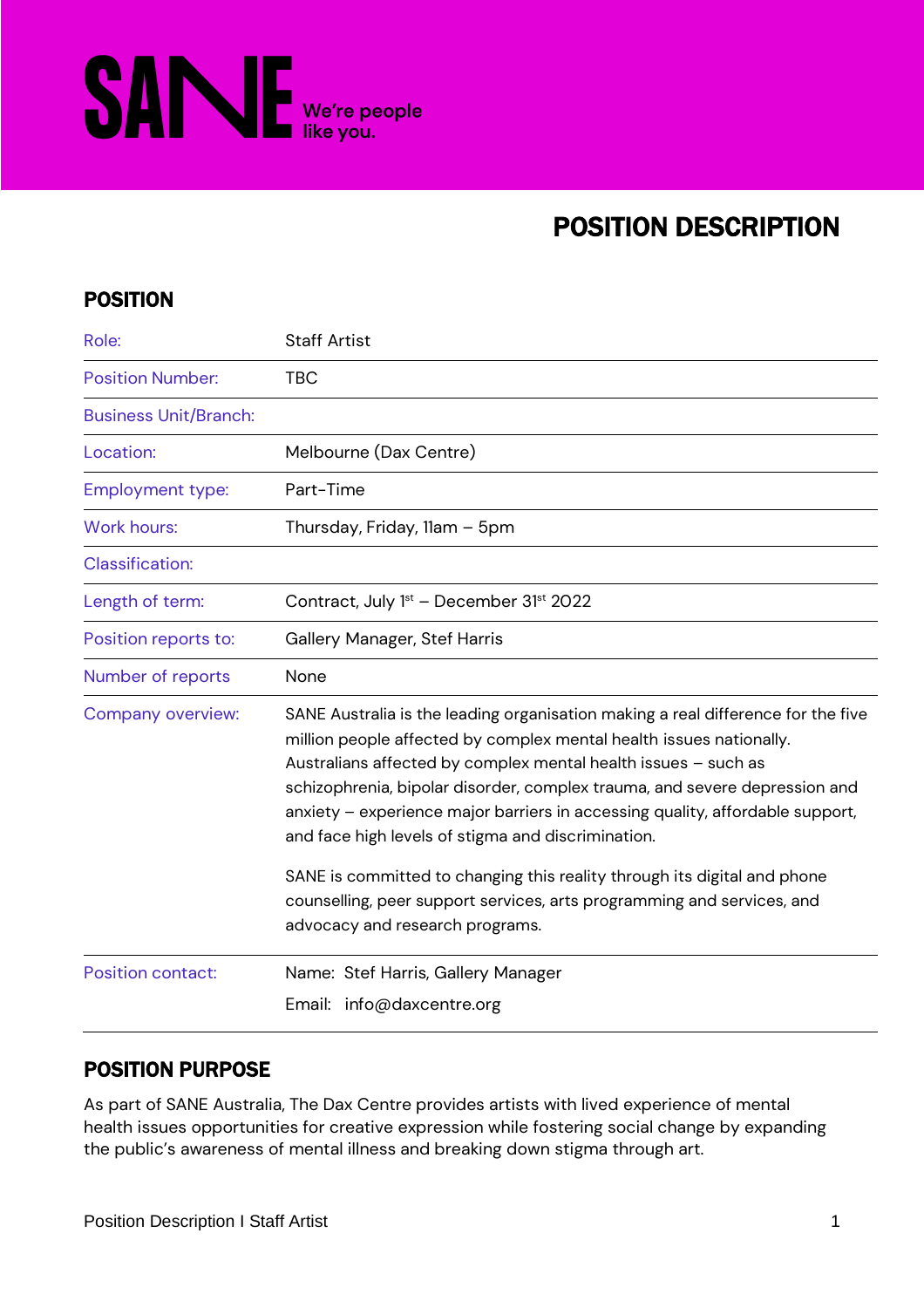# **SANE** We're people

The Staff Artist reports to the Gallery Manager and is a critical member of the Dax Centre. This role will:

- Create and deliver a high quality, accessible, empowering and participant-driven arts program that involves active choice and participation
- Support participants to achieve their personal artistic and social goals within the program scope

# KEY FUNCTIONS

#### **Key Relationships**

- Program participants
- Other Staff Artists
- Program Volunteers
- Gallery Manager
- Curator

#### **Key Accountabilities**

#### **Arts Program coordination and delivery**

- o Design and deliver creative workshops to inspire, motivate and help participants develop their creative skills
- o In consultation with participants, design and review individual Creative Plans and ensure that the studio activities meet the stated objectives of each participating artist
- o Ensure that for each participant their personal artistic and social skills are taken into consideration
- o Active contribution to the development of individual participant goals
- o Daily routines and setup/pack up procedures are undertaken in a timely and efficient manner.
- o Participants are actively supported at all times
- o Individual participants' needs are met while at the studio.
- o All artists reporting requirements are completed (i.e. administration, development, reviews, attendance roll).
- o Volunteers and new staff are supported.
- o Successful field trips/workshops/events are held.
- o Grievances and conflict are managed satisfactorily

#### **Resource Management**

- o Studio equipment, supplies and materials are available to artists when required
- o Studio property, equipment and materials are maintained and secure
- o Work and storage areas are clean and organised.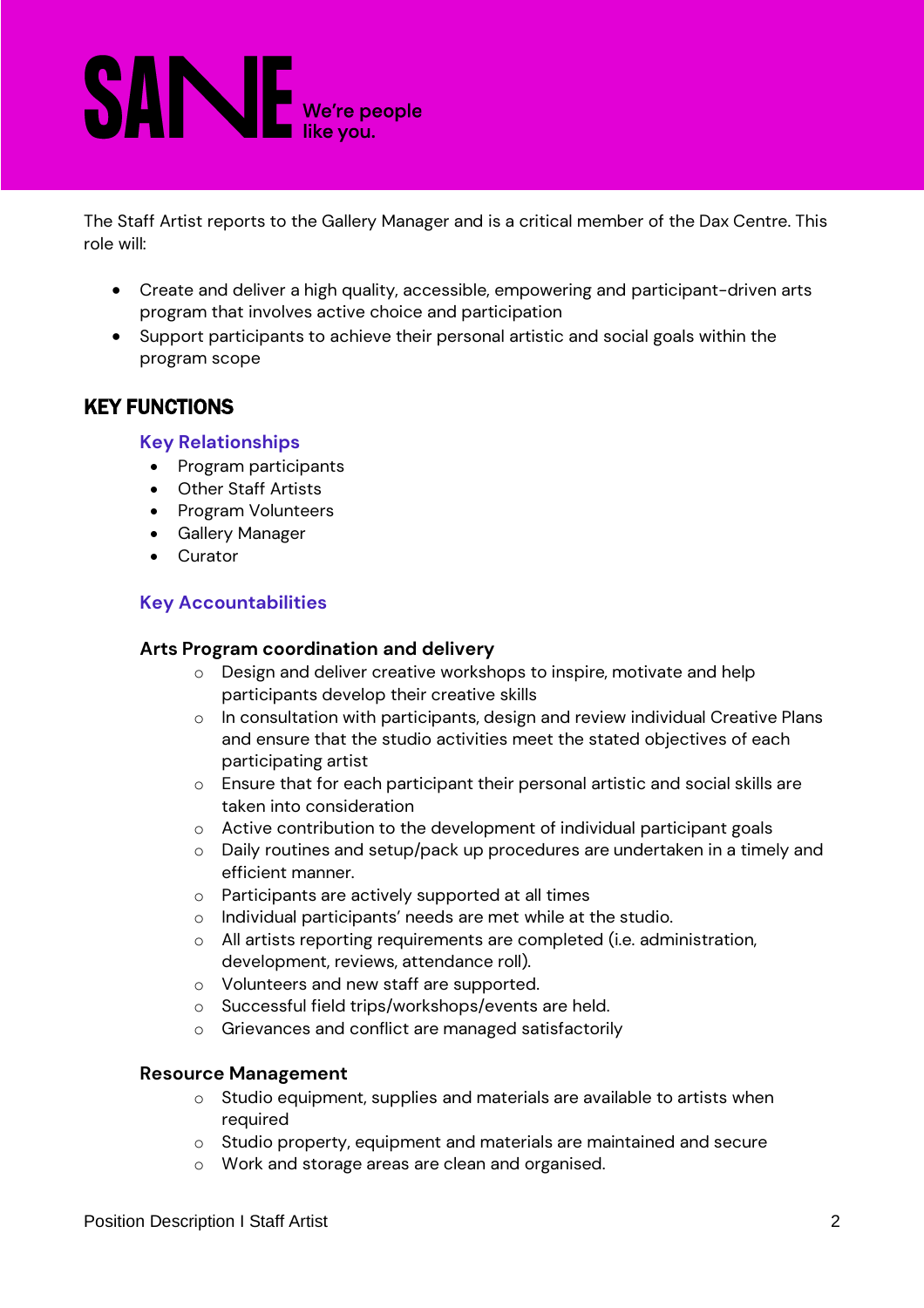

- o Work with participants to ensure their work is properly stored, labelled and maintained daily
- o Accurate and timely documentation of all finished artwork is achieved as required

#### **Sustainable Organisation**

- o New initiatives and improvement suggestions are introduced.
- o Sustainable practices and activities are promoted and encouraged

#### **Compliance**

- o Comply with statutory and organisational policies and procedures including funding body requirements.
- o Ensure artists and visitors comply with all The Dax Centre policies, practices, procedures.

#### **Quality and Safety**

o Positive OHS practices are actively promoted and adhered to

#### **People and Culture**

- o Adhere to The Dax Centre and SANE Australia policies and procedures
- o Contribute to an organisation culture based on collaborative work groups and with communicative, flexible, positive and strengths-based approaches

### ESSENTIAL REQUIREMENTS

#### **Skills & Expertise**

- Demonstrates the ability to lead, support, mentor and motivate individuals in the creative process of art making.
- Demonstrates strong organisational skills.
- Experienced artist in a range of mediums and techniques and can demonstrate this expertise.
- Demonstrates strong oral and written communication skills including advocacy and negotiation skills.
- Ability to work effectively both one-on-one as well as in a team.

#### **Qualification and Experience**

- Tertiary qualifications in fine arts or arts related discipline or equivalent professional experience.
- We encourage applications from artists of all backgrounds who have lived experience of mental health issues

## HIGHLY DESIRABLE